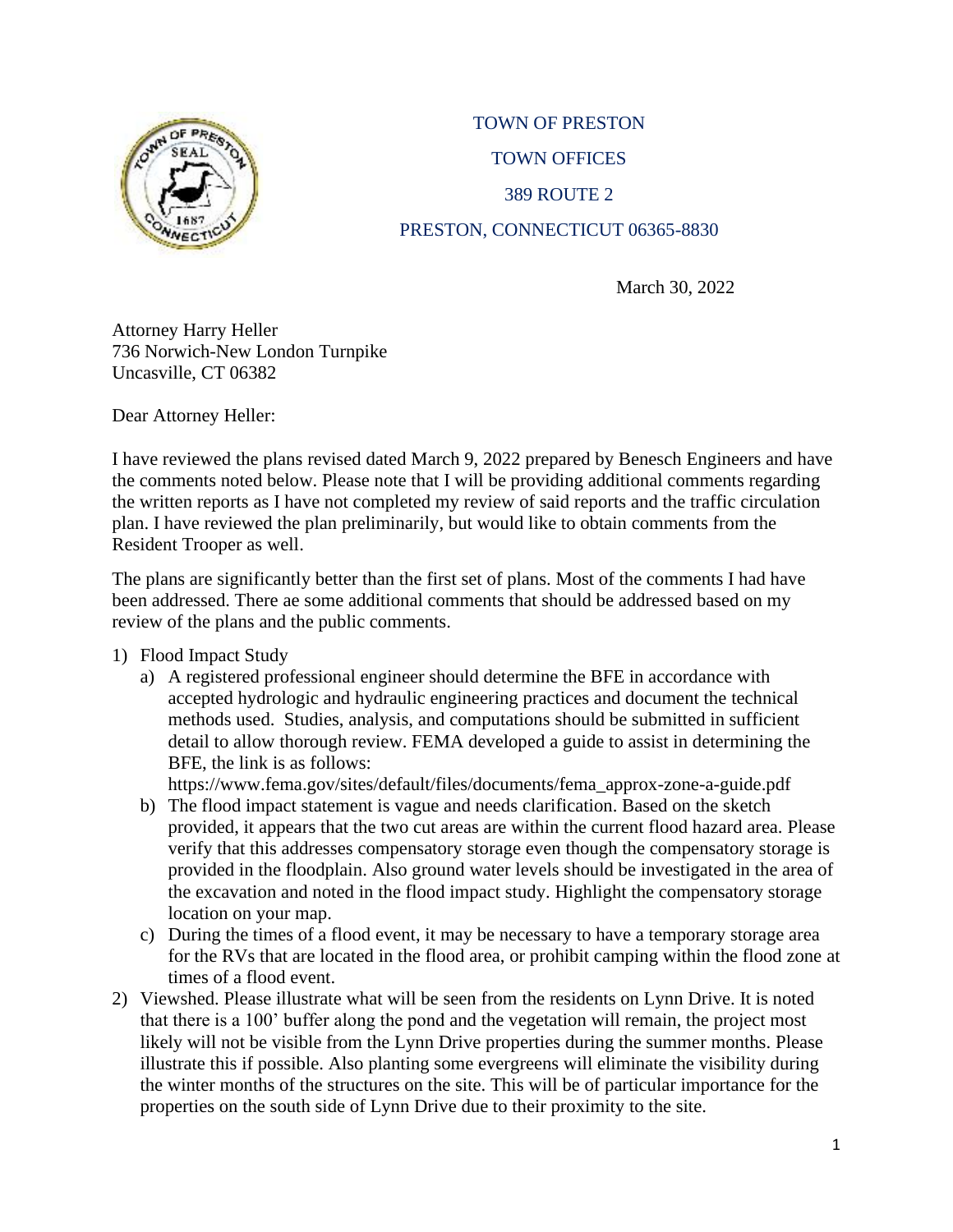- 3) Please show trash receptacles in the area of the welcome center.
- 4) Please provide the cost estimate for the construction of the entire project and update the Erosion and Sediment Control Plan including funds for reclamation in the event the project is not completed.
- 5) Please add the density standards to the zoning chart.
- 6) There is a note on the plan that indicates "caretakers will be on the site year-round", please clarify that caretakers will not live on the grounds (unless they will).
- 7) There is a note on the plan that kayak and canoe storage will be in the maintenance building. How will the kayaks and canoes access the pond? Or remove the note if there will be no canoes or kayaks.
- 8) Why isn't fencing being provided around the playground, bocci courts or the volleyball court? At the least, it should be provided around the playground.
- 9) Do you think it is necessary to install short separator fence (with reflectors) along the rubble wall? Like a split rail fence. The drive is so close to the slope – or a 4' high green coated chain-link (maybe with a gate), that could be provided along the 100' buffer of the pond which could be used for safety in addition to the protection of the 100' buffer area. A sign could be added to the fence that indicated that the area is a conservation zone. This will keep patrons from walking within this sensitive buffer area and keep any debris out of the area. The 100' buffer area should remain in its natural condition, except for the planting of evergreens and including keeping undergrowth and falling trees for wildlife.
- 10) Can you show the planting of the trees within the grading of the berm slope? The slope is so steep, will the trees grow properly? Provide a detail on how the trees will be planted. What type of ground cover will be used on the berm slope?
- 11) Please note on the plan that the emergency access shown on the east side of the site requires approval by OSTA and will only be installed if approved by OSTA. This addition of the emergency drive will not require approval of a revised plan since the emergency drive design is already part of this plan.
- 12) There is a note on the plan that no camper shall be able to occupy any camp or tent site for more than 90 days? Why?
- 13) Thank you for providing the letter read into the record regarding the water supply.
- 14) Please note on the plan that Blue Water Development will work with the Tribe's Historical Preservation Officer and State Archaeologist, Sarah Sportsman. Please see her attached email. She has had some experience at the site.
- 15) Is there a possibility that the check-in time for campers be coordinated with the school so there are no conflicts with the bus schedule? The last bus leaves at about  $3:15 -$  so it is recommended that the check in time be after 3:30 p.m. or between 10:00 a.m. to 12 during the school year.
- 16) A loading space should be added and could be used temporarily during the times that loading will occur in the morning. Just place a no RV parking during loading times.
- 17) Please provide a rodent/insect control plan. I will be asking the CT DEEP to review the plan to ensure there will be no adverse environmental impact.
- 18) Please note on the plan that an E&S control report will be provided to the town planner/ZEO monthly and after major storm events during the construction period. Also, the plan provides a schedule for maintenance of the stormwater system, if the application is approved, it will be required that an annual stormwater maintenance report outlining compliance with the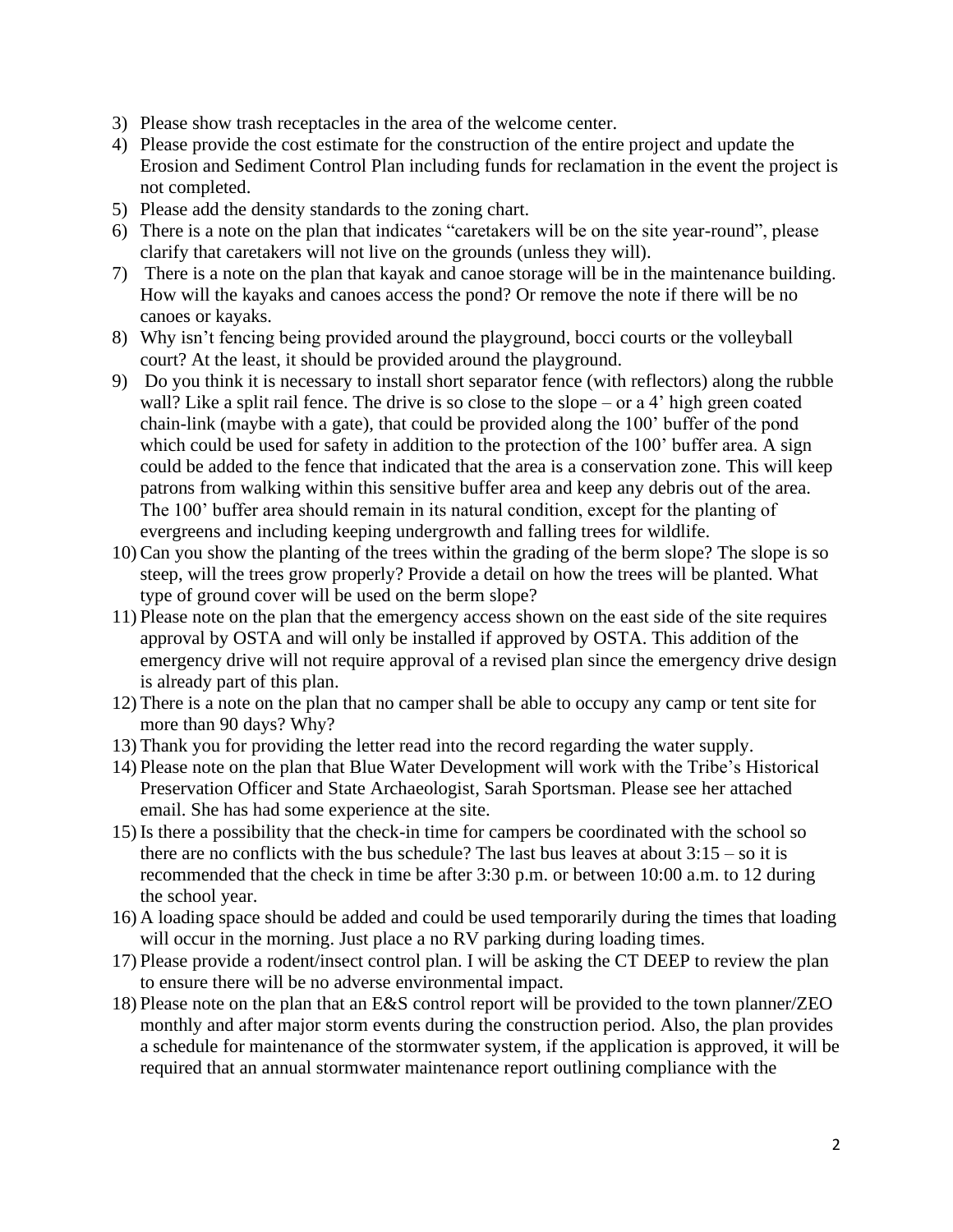maintenance schedule be included with the renewal permit application. This would be a condition of approval.

- 19) Please provide photos of the safari tents, floor plan and details of their installation as the most of the tents will be located in areas of steep slopes. What is the durability during storm events or at times of intense wind storms?
- 20) Where will the temporary walkway over the wetlands and the dewatering straw basins be used?
- 21) Where is the minimum 40' to the rear yard?
- 22) The RV campsites extend into the roadway please revise the road line.
- 23) Please note on the plan that the town may require verification on locations by a land surveyor of items during the construction as necessary.
- 24) Where is the bike rack located?
- 25) Dates noted in the E&S control plan shall be updated to reflect the current permit timeframe. These changes can be added after the plans are acted upon, if approved.
- 26) A preconstruction meeting will be conducted with the town staff. Please notify the town planner to schedule the meeting and she will coordinate with the various town staff. All contact information will be provided at the meeting including an emergency contact for after hours.
- 27) Note 20 on page C-10, please coordinate the traffic control with the resident state trooper prior to the start of construction to ensure that he is satisfied with any of the traffic control. I will be providing additional comments regarding the traffic plan.
- 28) Please provide information regarding impact on Route 2A (Route 12) traffic.
- 29) Please provide a list of activities that will be planned for the park, including types of activities that will occur on weekends. Will there be evening movies? If so, what will the impact be on the neighbors of any amplification.
- 30) Please list any hazardous material that will be stored on the site. Provide a detailed procedure for cleaning and remediating any hazardous material or fuel and oil spills.
- 31) There are several brands of smokeless fire pits, and that appears to be a solution to the issue of smoke emissions. Please note on the plan that only smokeless fire pits will be used within the park. Also, that no out of state wood will be used.
- 32) In the area of the safari tents, note the width of the drive, one of the drives must be a minimum of 10' wide for ambulance access. Please identify on the plan.
- 33) An exhibit has been submitted by Jerry Grabarek regarding the PFAS and PFOS present on the site. Thank you for providing a copy of the report. I will be sending it to CT DEEP to review the information.
- 34) Provide numbers on the campsites and provide a detail of how they will be identified in the field. A numbered map will be provided to the Fire Chief and Resident State Trooper if approved.
- 35) Can you provide an updated environmental report including the difference between impact of the farm use versus the RV park use and the eutrophication of the pond and its wildlife, etc.? Thank you for sending me the Nielson report. I will provide comments after I review the report.
- 36) There were several items added into the record regarding various environmental impacts, please address, especially the impact on the alewife migration, the protentional existence of the tile drainage system, how will it protect riparian vegetative see corridors for the wetland (50'), and the artificial lighting (addressed) letter from Jean Pillo from the Eastern CT